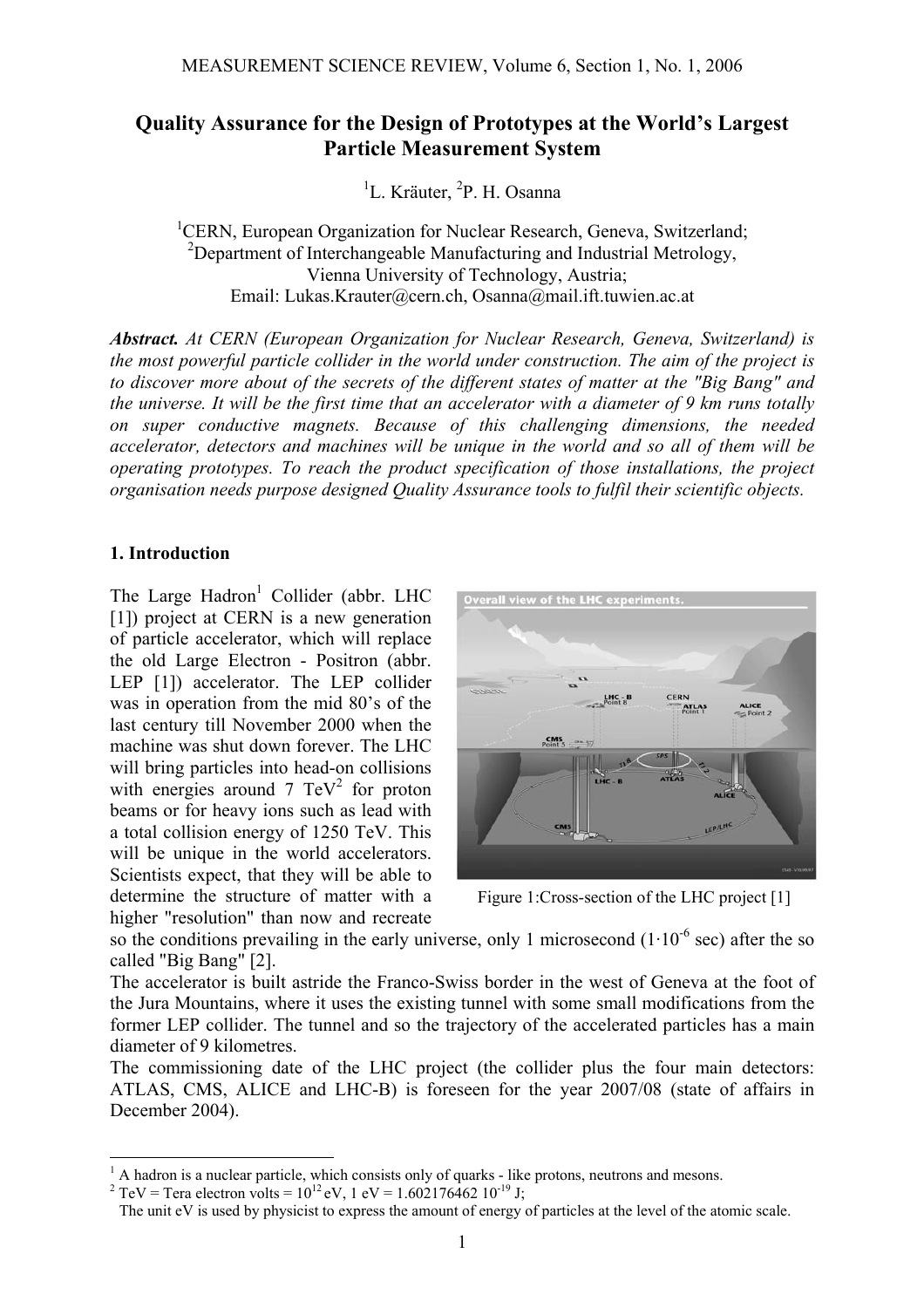# **2. Area of Subject:**

## **The Mechanical Engineering Design Process - MEDP**

The MEPD for mechanical parts has normally a non-linear work progress during the project time. The reason for this are following effects [3]:

A) The human influence in the process:

- 1. Because the process is executed by human species ( $\rightarrow$  Murphy's law !)
- 2. The performers are learning to solve the project specifications by doing the project work packages
- 3. The non-linear run of the human learning curve
- B) The technological progress during the process (important for long time projects)
- C) The boundary conditions of the resources (budget, time, human recourses, technology, material properties, unforeseen internal and external events, …)
- D) The change of the costumer specifications during the time

Because of those reasons, the progress of the engineering evolution can be approximated most times with a step function. This means, that from one level to a new level it stays stable (or with a very flat increase) for a while on the level till it will jump to the next progress step.

#### Load

The load of a system normally consist of two main parts and a system immanent part:

- 1. The Net Load Force (abbr.: NLF) The definition of the NLF is, that these are the real loads on the mechanical system. These loads are mass- , fluid- , thermal- , magnetic- and electrostatic forces.
- 2. The Support and Service Weight (abbr.: SSW) Samples for the SSW are cables, pipes and very often forgotten the weight of the fluid in the pipes, pumps, ladders, stairs, catwalk + humans on them,...
- 3. The SelfWeight of the load-bearing Structure (abbr.: SWS) is the system immanent part, which can't be neglected for big and heavy structures. The SWS is a direct proportional function of NLF and SSW  $f_{SWS}(NLF, SSW)$ . This is logic, because the higher the NLF and SSW is, the more material must the structure have to bear the load.

The main sub-process in the MEDP is the Design Iteration Process (DIP).

### **The Design Iteration Process (DIP)**

Normally, the NLF is given or can be calculated according to the steady state operation modus of the system (If the maximum exposure is in the start or shout down phase, then of course one has to use these values) [4].

The SSW depends of the NLF and can be estimated directly for certain fields of applications with a percentage rate of the NFL for the first iteration. For this estimation it would be recommended, if experience from previous projects or similar fields of application is available and could be applied on. But also good engineering books offer realistic values for common cases in the field of industrial design.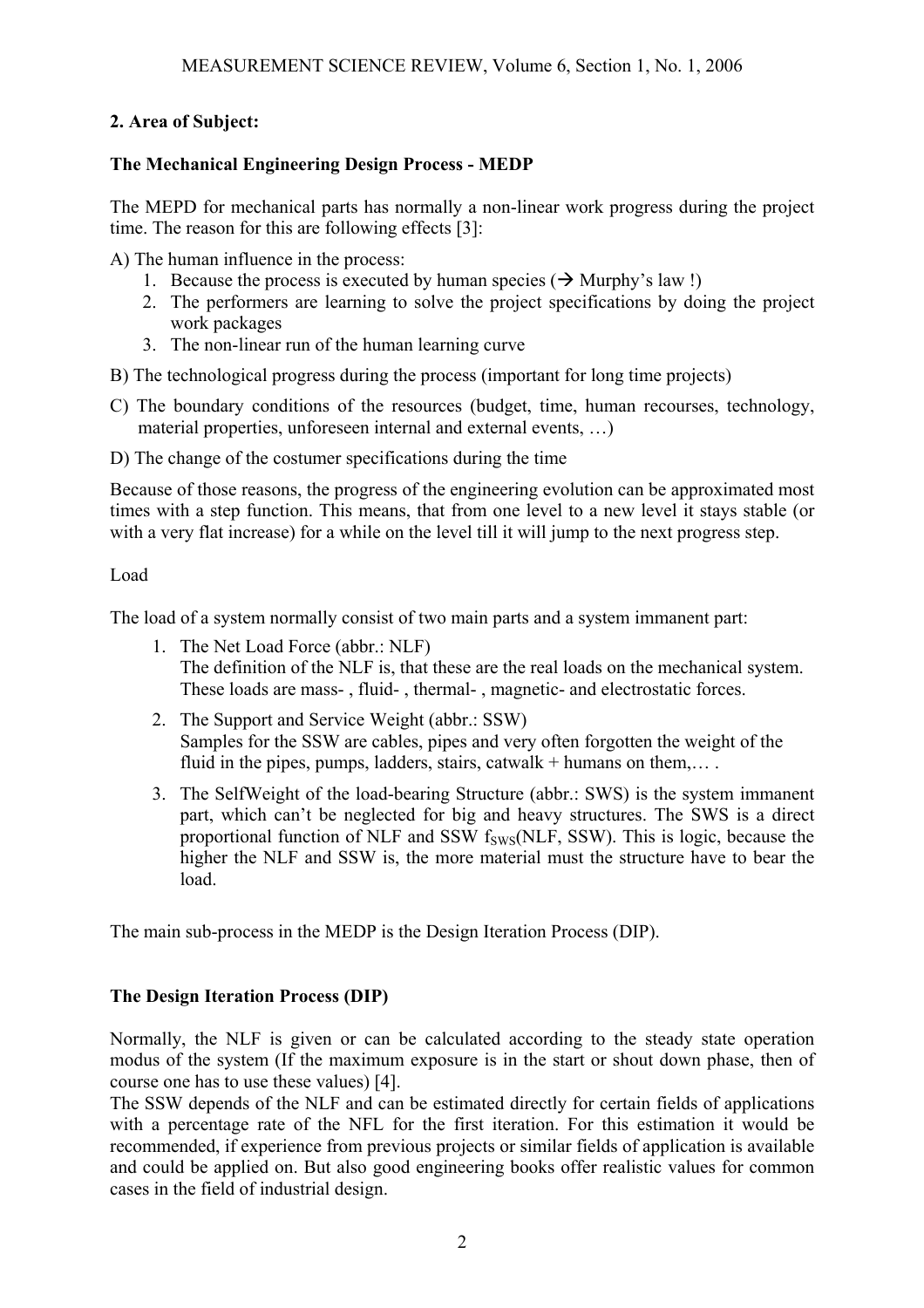As stated, the SWS is a function  $f_{SWS}(NLF, SSW)$ . For the estimation in the first design iteration process, a percentage of 15 % from the  $\Sigma$  (NLF, SSW) can be normally expected. This value depends on the used material of the structure and the yield stress/density ratio (how much stress can be applied on per density unit).

Depending on the customer specifications, there are different kind of ways in which direction the system can be optimisation:

- Maximum stress of the structure (maximum utilisation of the material yield stress without fracture or material fatigue),
- Minimize the strain/deformation of the structure,
- Minimize the weight of the structure,
- Minimize the volume of the structure due to the free space in the environment,
- Target cost/minimize the cost for the structure or
- Combination of those points.

# **A theoretical model of a virtual design iteration:**

Following assumptions have been made for this sample (see Figure 2):

- The loads didn't change for the structure during the design iteration (which is not the case in reality)
- Constant salary and material prices during the virtual project time,
- No major influence from the environment,
- A constant continuous work progress by the engineering team, which is not always reality.
- A smooth transition in the different structure materials. In reality, the transition is more discrete and consists of many single areas.
- Increase of the amount of money by time unit is also not continuous, if one will state it correctly. The personal expense (salary), which I want to express with this increase, is only paid once per month. This means, that there would be some steps in the graphic and than it would be stable.
- Only the salary of the direct on the project working engineer was considered, no
	- o Overhead costs or
	- o Depreciation on utilised capital goods
- 1. Iteration start:

The material properties of a good fitting material will be used for the first structure iteration.

2. The result of the  $1<sup>st</sup>$  iteration

The optimisation process result of the structure is positive. This means in term of cost effectiveness, that the personal expenses during the time of iteration for the engineers were lower than the savings on the material costs.

3. Result of the  $2<sup>nd</sup>$  iteration

The optimisation process of the structure was also positive. But the boarder of the material properties has been reached. But in the close area exists a material, which has better properties on one hand and on the other it is more expensive. Does it still offer more savings?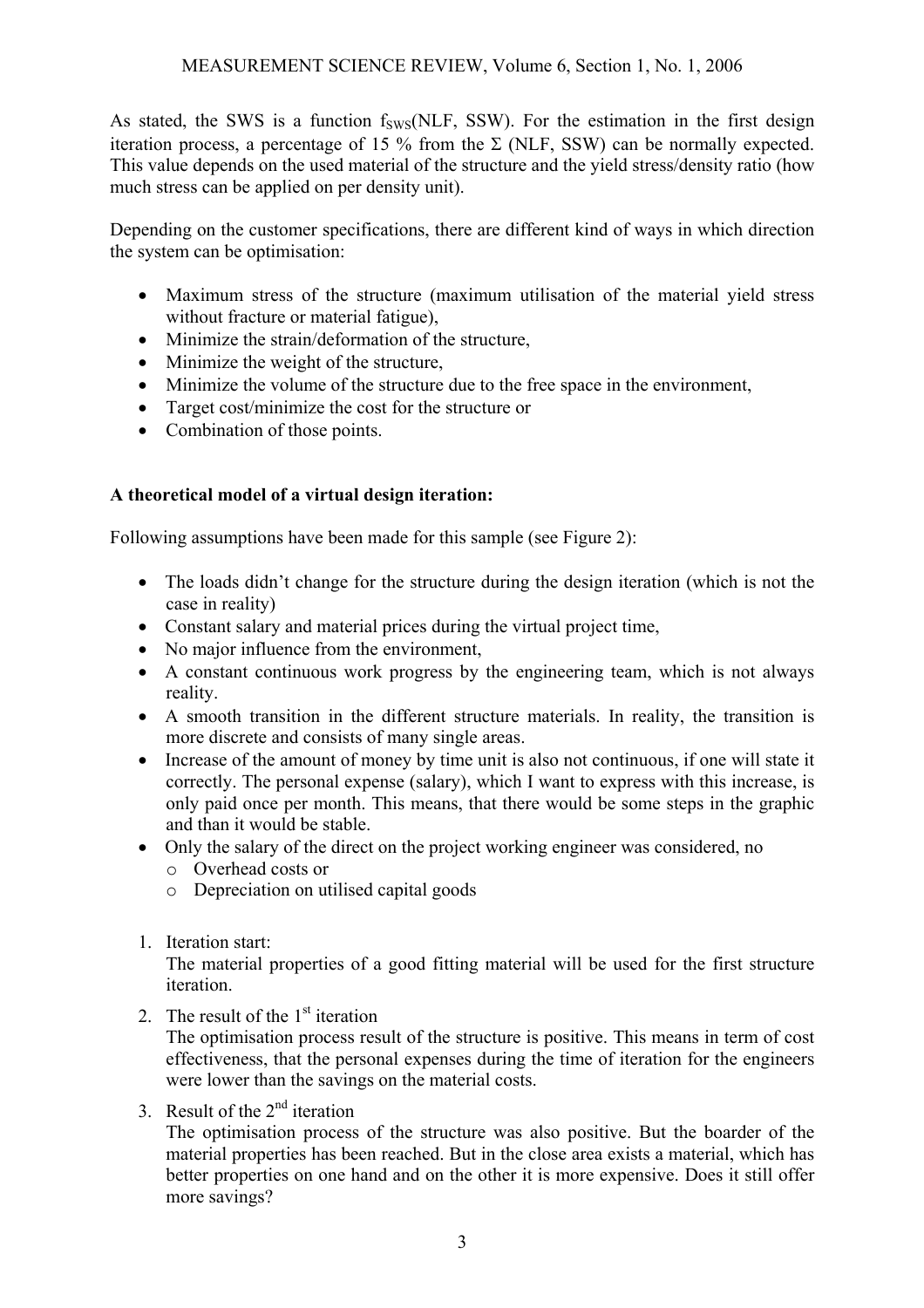4. Result after the change of the material

With the new material it was possible to decrease the material costs further. This was possible, because the increase of the ratio yield stress/density was higher than the ratio material costs per mass unit/density by the change of the material.

- 5. Result after the  $3<sup>rd</sup>$  iteration The optimisation process of the structure is further positive.
- 6. Result after the  $4<sup>th</sup>$  iteration

The optimisation process of the structure became negative. This means, that the personal expenses for the last iteration were higher than the savings on the material costs. The maximum of the cost effectiveness (is equal to the minimum of developing and purchase costs) was passed during the last iteration. The designing process should now be stopped because of economical reasons.



Figure 2: Weight Optimisation – Relation between Weight - Money - Time

A tool, which will help to reduce the project lead time by finding a better starting point (means: a better fitting material) for the iteration process, where less numbers of iterations will be necessary for DIP, is the Material Rating Number (abbr.: X-MRN)

### **The Material Selection - The Material Rating Number (X-MRN).**

The materials, which are used for the manufacturing of the accelerator and the detectors, must fulfil a large number of requirements for their use. Due to the reason that in today's world numerous of materials are available from the raw/basic material industry, which can be applied for the type of the construction, it is not so easy to decide which material is the best in all categories (like in the material properties, the price, the environmental friendliness,...). [5]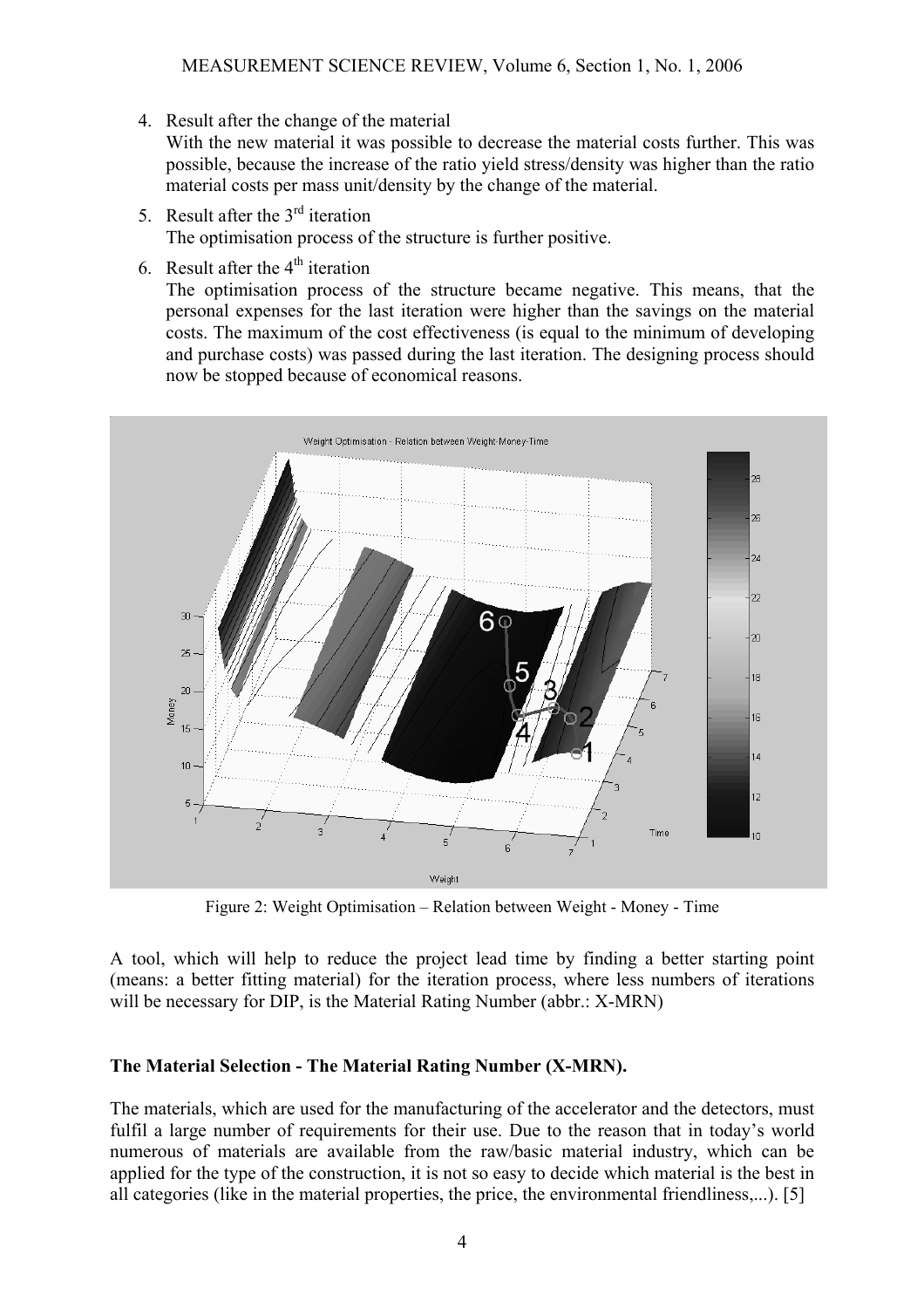#### MEASUREMENT SCIENCE REVIEW, Volume 6, Section 1, No. 1, 2006

And because of the material matrix has most times more than two categories (= columns) to compare for more than two materials  $(= rows)$ , it is not obvious to choose the right material under this complex conditions. Also it will be hard to retrace years later after the decision was made, why the responsible engineer had chosen that material and not a different one without achieving the reasons. To avoid this cause, the MRN tool was developed. For this reason, I have developed four material rating numbers (Material Rating Number = MRN) also expressed as "X-MRN". The "X-" states here for all four prefixes or the different versions of the method:

> $A = Absolute$   $AW = Absolute$  Weighted,  $R =$  Relative  $RW =$  Relative Weighted

"Absolute" in this case means, that the entry in the matrix states directly the material property, but without their dimensions.

"Relative" in this case means, that the entry in the matrix states the material property depending on the value of the properties of the other materials, which are in the investigation. The maximum possible numbers, which can be related to the materials, is equal to the amount of materials, which are foreseen for the construction, starting with 1.

It is not necessary that one know the correct values of the material properties, the only thing what you have to know is, how the materials are ranked to each other. This method can be understood as a way of describing the situation and express it in numbers. So it can be used for attributive values like, very heavy - very light, beautiful, colourful,... .

#### **The Algorithm**

The algorithm, which was defined, is a normative one.

This means, it calculate the X-MRN of each category independent of the size of the values of the entry. The modus operandi of the algorithm is following:

- 1<sup>st</sup>: it defines an arithmetic average level for each category (column) and calculate according to this average level the column X-MRN position of each entry.
- $2<sup>nd</sup>$ : it multiplies all local rows X-MRN to get the total X-MRN of the material.

$$
\underline{A}_{m,n} = \begin{vmatrix} w_1 \cdot a_{1,1} & \cdots & w_n \cdot a_{1,n} \\ \vdots & \ddots & \vdots \\ w_1 \cdot a_{m,1} & \cdots & w_n \cdot a_{m,n} \end{vmatrix} = (w_j \cdot a_{ij})_{m,n}
$$

**Equation 1: material property matrix with weighted categories** 

$$
X - MRN_i = \frac{\prod_{j=1}^{n} a_{i,j}}{\prod_{j=1}^{n} \overline{a}_{m,j}} = \frac{\prod_{j=1}^{n} a_{i,j}}{\prod_{j=1}^{n} \left(\frac{1}{m} \cdot \sum_{i=1}^{m} a_{i,j}\right)}
$$

$$
X - MRN_i = \frac{\prod_{j=1}^{n} w_j \cdot a_{i,j}}{\prod_{j=1}^{n} w_j \cdot a_{m,j}} = \frac{\prod_{j=1}^{n} w_j \cdot a_{i,j}}{\prod_{j=1}^{n} \left(\frac{1}{m} \cdot \sum_{i=1}^{m} w_j \cdot a_{i,j}\right)}
$$

**Equation 2: X-MRNi algorithm Equation 3: X-MRNi algorithm with weighted categories**